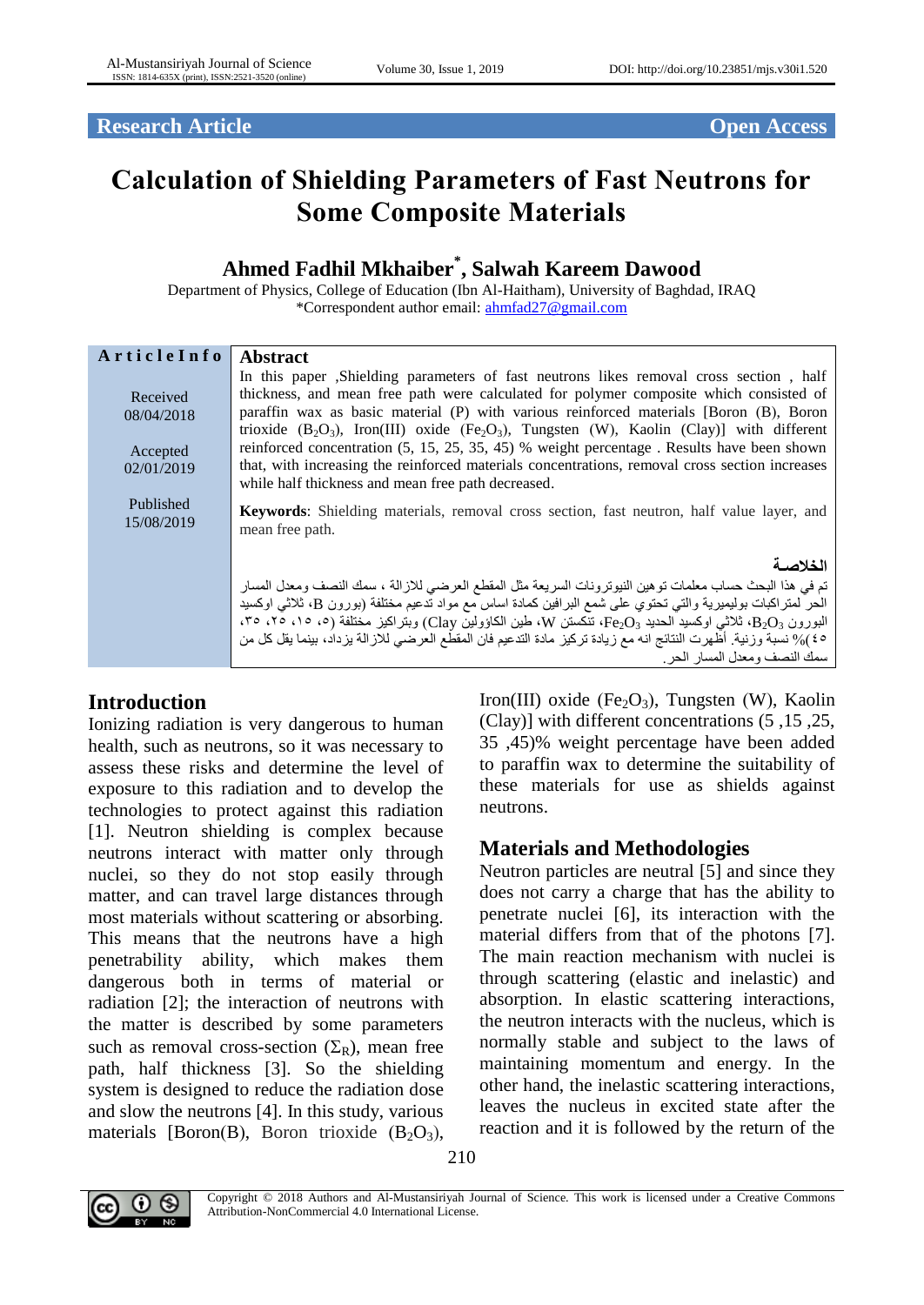excited nucleus to the ground stable state, through the emission of gamma rays[8]. As for the absorption reactions, the neutron is absorbed and captured by the nucleus, so the nucleus is converted into an unstable radioactive nucleus, and the nucleus get rid of the excess energy to return to stability by emitting gamma rays[9] .

#### *The removal cross sections of fast neutrons (ΣR)*

The fast neutron attenuation is described by removing the cross section  $(\Sigma_R)$  where it represents the probability of the reaction of the neutron which is subject to collision first [10] [11] in the case of compounds or mixtures it is given by the following relationship [12]:

$$
\Sigma \mathbf{R} = \sum_{i} \rho_i \left( \Sigma \mathbf{R} / \rho \right)_i \tag{1}
$$

Where  $\rho_i$  is partial density.  $\Sigma_R/\rho$  is mass removal cross section, which can be calculated for any compound or mixture by the following experimental equation [6]:

$$
\frac{\Sigma R}{\rho} = 0.206 A^{-1/3} Z^{-0.294} \qquad (cm^2/g)
$$
 (2)

Where A: is the atomic weight, Z: atomic number

#### *Half Thickness (X½)*

The thickness of the material needed to reduce the intensity of incident neutrons to its half original value and is given by the following equation [9] [13]:

$$
\frac{1}{2} \text{ (cm)} = 0.693 / \Sigma \tag{3}
$$

Σ: removal cross section of fast neutron, Mean free Path  $(\lambda)$ : the distance rate that the neutron travels without interactions and is given by the following equation [14] [15]:

$$
\lambda \left( cm\right) =1/\Sigma \tag{4}
$$

## **Results and Discussion** *Removal cross sections of fast neutrons*

Mass macroscopic cross section  $(\Sigma_R / \rho)$  and removal cross section of fast neutron  $(\Sigma_R)$  have been calculated using the equations (2), (1) respectively for various shields and different concentrations. As shown in Tables (1-6). One can be observed from these tables that the total cross section depends on the type and density that of the elements composing shields, the contribution of light elements to the determination of the total cross section values of neutron removal is of great importance if compared with heavy material especially hydrogen, where hydrogen has the highest mass cross section compared to other elements, also increasing the weight ratio of hydrogen will contribute to increasing the removal cross section of fast neutron  $(\Sigma_R)$ .

These Tables show that the high concentration of hydrogen and boron in the chemical composition of the mixture  $[P$  (Paraffin)  $+B$ (Boron)] compared to the rest of the mixtures, which explains why this mixture has the greatest value of the total cross-sectional, and the mixture  $[P(Paraffin) + W(Tungsten)]$  has the lowest value of the total cross sectional because it contains the tungsten which has the lowest value of the mass cross section, so attenuation of fast neutrons using the mixture (P+B) is better than the other mixtures as shown in Figure 1. It is also evident from this figure that the total cross-sectional values of the mixture containing Iron trioxide and clay (kaolin) have convergent values which give the possibility of replacing iron trioxide with by (Kaolin) where it is more abundant and cheaper.

| Table 1. Vances of Fast Poundis Effective Refiloval Cross Bechoff for Fure Familii Way. |               |         |                                                    |                           |                                      |                                      |  |  |  |
|-----------------------------------------------------------------------------------------|---------------|---------|----------------------------------------------------|---------------------------|--------------------------------------|--------------------------------------|--|--|--|
| Groups                                                                                  | Concentration | Element | $\Sigma_R/\rho$ (cm <sup>2</sup> g <sup>-1</sup> ) | <b>Fraction by Weight</b> | Partial Density (g/cm <sup>3</sup> ) | $\Sigma_{\rm R}$ (cm <sup>-1</sup> ) |  |  |  |
| P                                                                                       | 0%            |         | 0.053                                              | 0.852                     | 0.809                                | 0.043                                |  |  |  |
|                                                                                         |               | H       | 0.205                                              | 0.147                     | 0.140                                | 0.028                                |  |  |  |
| Total $\Sigma_R$                                                                        |               |         |                                                    |                           |                                      | 0.071                                |  |  |  |
|                                                                                         |               | B       | 0.058                                              |                           |                                      |                                      |  |  |  |
|                                                                                         |               | W       | 0.010                                              |                           |                                      |                                      |  |  |  |
|                                                                                         |               |         | 0.044                                              |                           |                                      |                                      |  |  |  |
|                                                                                         |               | Fe      | 0.020                                              |                           |                                      |                                      |  |  |  |
|                                                                                         |               | Al      | 0.032                                              |                           |                                      |                                      |  |  |  |
|                                                                                         |               | Si      | 0.031                                              |                           |                                      |                                      |  |  |  |

**Table 1**: Values of Fast Neutrons Effective Removal Cross-Section for Pure Paraffin Wax.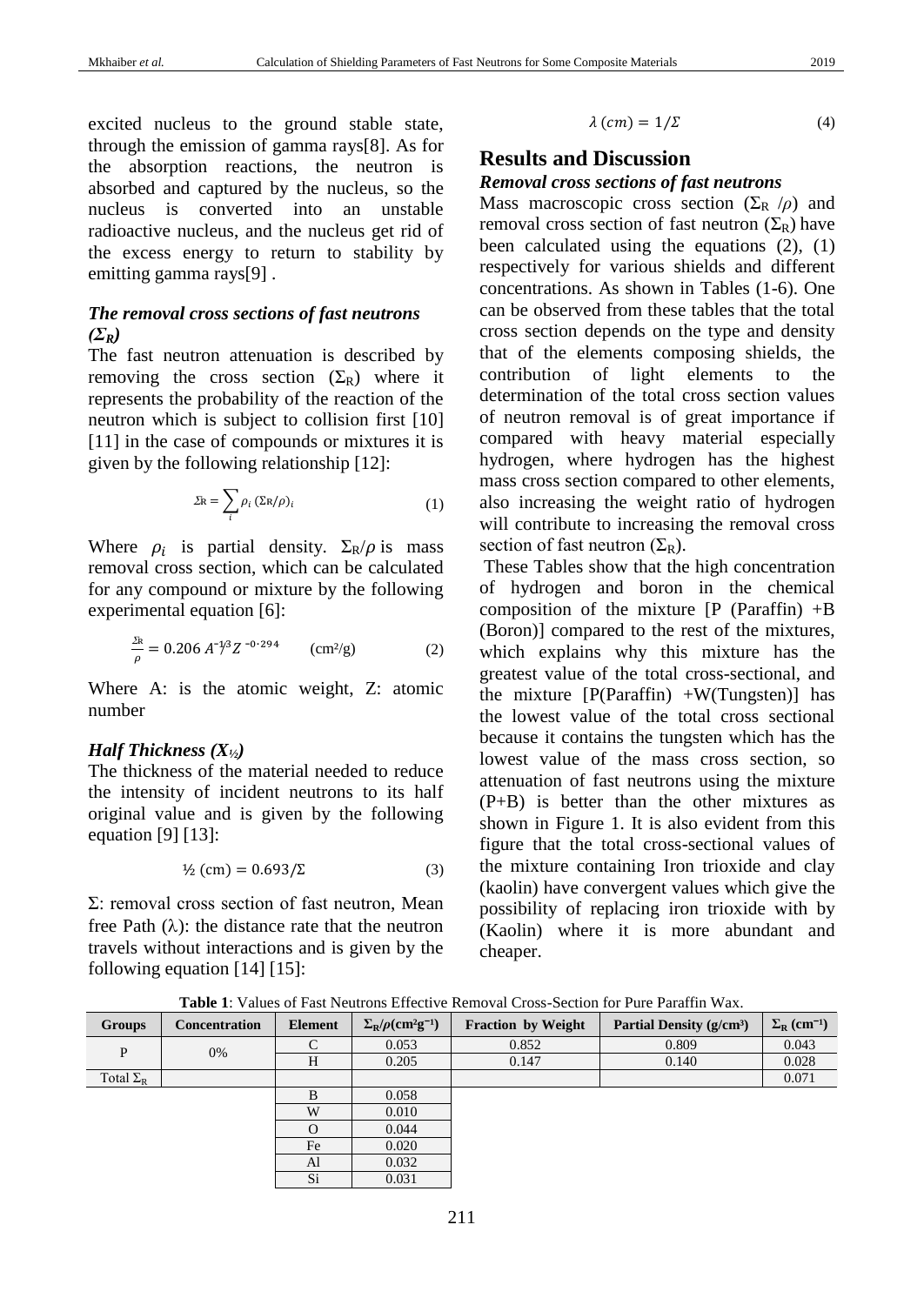|  | <b>Table 2:</b> Values of Fast Neutrons Effective Removal Cross-Section for Paraffin Wax $+$ Boron Composite. |  |  |  |  |  |  |  |  |  |  |
|--|---------------------------------------------------------------------------------------------------------------|--|--|--|--|--|--|--|--|--|--|
|--|---------------------------------------------------------------------------------------------------------------|--|--|--|--|--|--|--|--|--|--|

|         | <b>Concentration</b> | <b>Element</b> | <b>Fraction by Weight</b> | Partial Density $(g/cm3)$ | $\Sigma_{\rm R}$ (cm <sup>-1</sup> ) | Total $\Sigma_R$ |
|---------|----------------------|----------------|---------------------------|---------------------------|--------------------------------------|------------------|
|         |                      | $\mathcal{C}$  | 0.810                     | 0.793                     | 0.042                                |                  |
|         | 5%                   | H              | 0.140                     | 0.137                     | 0.028                                | 0.073            |
|         |                      | B              | 0.050                     | 0.049                     | 0.003                                |                  |
|         |                      | $\mathcal{C}$  | 0.724                     | 0.755                     | 0.040                                |                  |
|         | 15%                  | H              | 0.126                     | 0.131                     | 0.027                                | 0.076            |
|         |                      | B              | 0.150                     | 0.156                     | 0.009                                |                  |
| $P + B$ |                      | $\mathcal{C}$  | 0.639                     | 0.713                     | 0.038                                |                  |
|         | 25%                  | H              | 0.111                     | 0.124                     | 0.025                                | 0.079            |
|         |                      | B              | 0.250                     | 0.279                     | 0.016                                |                  |
|         |                      | $\mathcal{C}$  | 0.554                     | 0.664                     | 0.035                                |                  |
|         | 35%                  | H              | 0.096                     | 0.115                     | 0.024                                | 0.083            |
|         |                      | B              | 0.350                     | 0.420                     | 0.024                                |                  |
|         |                      | $\mathcal{C}$  | 0.469                     | 0.608                     | 0.032                                |                  |
|         | 45%                  | H              | 0.081                     | 0.105                     | 0.022                                | 0.088            |
|         |                      | B              | 0.450                     | 0.583                     | 0.034                                |                  |

| <b>Table 3:</b> Values of Fast Neutrons Effective Removal Cross-Section for Paraffin $Wax + W$ Composite. |  |
|-----------------------------------------------------------------------------------------------------------|--|
|-----------------------------------------------------------------------------------------------------------|--|

|       | <b>Concentration</b> | Element       | <b>Fraction by Weight</b> | Partial Density (g/cm <sup>3</sup> ) | $\Sigma_{\rm R}$ (cm <sup>-1</sup> ) | Total $\Sigma_R$ |
|-------|----------------------|---------------|---------------------------|--------------------------------------|--------------------------------------|------------------|
|       |                      | $\mathcal{C}$ | 0.810                     | 0.807                                | 0.043                                |                  |
|       | 5%                   | H             | 0.140                     | 0.140                                | 0.029                                | 0.072            |
|       |                      | W             | 0.050                     | 0.050                                | 0.001                                |                  |
|       |                      | $\mathcal{C}$ | 0.724                     | 0.803                                | 0.043                                |                  |
|       | 15%                  | H             | 0.126                     | 0.139                                | 0.029                                | 0.073            |
|       |                      | W             | 0.150                     | 0.166                                | 0.002                                |                  |
| $P+W$ |                      | $\mathcal{C}$ | 0.639                     | 0.796                                | 0.042                                |                  |
|       | 25%                  | H             | 0.111                     | 0.138                                | 0.028                                | 0.074            |
|       |                      | W             | 0.250                     | 0.312                                | 0.003                                |                  |
|       |                      | $\mathcal{C}$ | 0.554                     | 0.789                                | 0.042                                |                  |
|       | 35%                  | H             | 0.096                     | 0.137                                | 0.028                                | 0.075            |
|       |                      | W             | 0.350                     | 0.498                                | 0.005                                |                  |
|       |                      | $\mathcal{C}$ | 0.469                     | 0.778                                | 0.041                                |                  |
|       | 45%                  | H             | 0.081                     | 0.135                                | 0.028                                | 0.077            |
|       |                      | W             | 0.450                     | 0.747                                | 0.008                                |                  |

|  | <b>Table 4:</b> Values of Fast Neutrons Effective Removal Cross-Section for Paraffin $Wax + B$ or trioxide Composite. |  |  |
|--|-----------------------------------------------------------------------------------------------------------------------|--|--|
|  |                                                                                                                       |  |  |

|            | Concentration | <b>Element</b> | <b>Fraction by Weight</b> | Partial Density (g/cm <sup>3</sup> ) | $\Sigma_{\rm R}$ (cm <sup>-1</sup> ) | Total $\Sigma_R$ |
|------------|---------------|----------------|---------------------------|--------------------------------------|--------------------------------------|------------------|
|            |               | $\mathcal{C}$  | 0.810                     | 0.793                                | 0.042                                |                  |
|            |               | H              | 0.140                     | 0.138                                | 0.028                                | 0.073            |
|            | 5%            | B              | 0.015                     | 0.015                                | 0.001                                |                  |
|            |               | $\Omega$       | 0.034                     | 0.0338                               | 0.001                                |                  |
|            |               | $\mathcal{C}$  | 0.724                     | 0.758                                | 0.040                                |                  |
|            | 15%           | H              | 0.126                     | 0.131                                | 0.027                                | 0.075            |
|            |               | B              | 0.047                     | 0.0488                               | 0.003                                |                  |
|            |               | $\Omega$       | 0.103                     | 0.108                                | 0.005                                |                  |
|            |               | $\mathcal{C}$  | 0.639                     | 0.717                                | 0.038                                | 0.077            |
| $P+B_2O_3$ | 25%           | H              | 0.111                     | 0.124                                | 0.026                                |                  |
|            |               | B              | 0.078                     | 0.087                                | 0.005                                |                  |
|            |               | $\Omega$       | 0.172                     | 0.193                                | 0.009                                |                  |
|            |               | $\mathcal{C}$  | 0.554                     | 0.670                                | 0.036                                |                  |
|            | 35%           | H              | 0.096                     | 0.116                                | 0.024                                | 0.080            |
|            |               | B              | 0.109                     | 0.132                                | 0.008                                |                  |
|            |               | $\Omega$       | 0.241                     | 0.292                                | 0.013                                |                  |
|            |               | $\mathcal{C}$  | 0.469                     | 0.615                                | 0.033                                | 0.083            |
|            | 45%           | H              | 0.081                     | 0.107                                | 0.022                                |                  |
|            |               | B              | 0.140                     | 0.183                                | 0.011                                |                  |
|            |               | $\Omega$       | 0.310                     | 0.407                                | 0.018                                |                  |



Copyright © 2018 Authors and Al-Mustansiriyah Journal of Science. This work is licensed under a Creative Commons Attribution-NonCommercial 4.0 International License.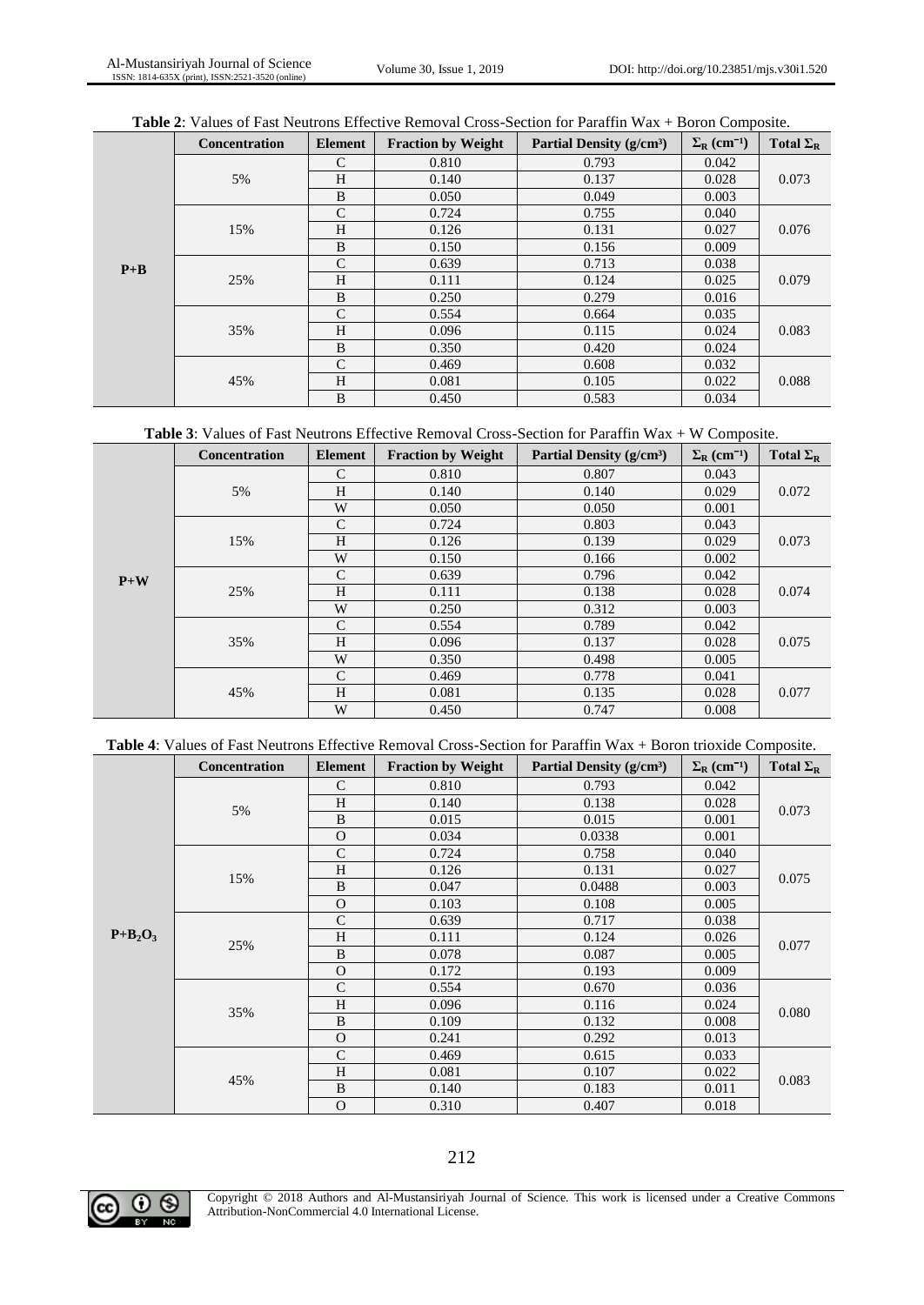|             | <b>Concentration</b> | <b>Element</b> | <b>Fraction by Weight</b> | Partial Density (g/cm <sup>3</sup> ) | $\Sigma_{\rm R}$ (cm <sup>-1</sup> ) | Total $\Sigma_R$ |
|-------------|----------------------|----------------|---------------------------|--------------------------------------|--------------------------------------|------------------|
|             |                      | $\mathcal{C}$  | 0.810                     | 0.802                                | 0.043                                |                  |
|             | 5%                   | H              | 0.140                     | 0.139                                | 0.029                                | 0.073            |
|             |                      | Fe             | 0.035                     | 0.035                                | 0.001                                |                  |
|             |                      | $\Omega$       | 0.015                     | 0.015                                | 0.001                                |                  |
|             |                      | $\mathcal{C}$  | 0.724                     | 0.784                                | 0.042                                |                  |
|             | 15%                  | H              | 0.126                     | 0.136                                | 0.028                                | 0.074            |
|             |                      | Fe             | 0.105                     | 0.114                                | 0.002                                |                  |
|             |                      | $\Omega$       | 0.045                     | 0.049                                | 0.002                                |                  |
|             |                      | $\mathcal{C}$  | 0.639                     | 0.763                                | 0.041                                |                  |
| $P + Fe2O3$ | 25%                  | H              | 0.111                     | 0.132                                | 0.027                                | 0.076            |
|             |                      | Fe             | 0.175                     | 0.209                                | 0.004                                |                  |
|             |                      | $\Omega$       | 0.075                     | 0.090                                | 0.004                                |                  |
|             |                      | $\mathcal{C}$  | 0.554                     | 0.738                                | 0.039                                |                  |
|             | 35%                  | H              | 0.096                     | 0.128                                | 0.026                                | 0.078            |
|             |                      | Fe             | 0.245                     | 0.326                                | 0.007                                |                  |
|             |                      | $\Omega$       | 0.105                     | 0.140                                | 0.006                                |                  |
|             |                      | $\mathcal{C}$  | 0.469                     | 0.705                                | 0.037                                | 0.081            |
|             | 45%                  | H              | 0.081                     | 0.122                                | 0.025                                |                  |
|             |                      | Fe             | 0.315                     | 0.473                                | 0.010                                |                  |
|             |                      | $\Omega$       | 0.135                     | 0.203                                | 0.009                                |                  |

| Table 5: Values of Fast Neutrons Effective Removal Cross-Section for Paraffin Wax + Iron(III) oxide Composite. |  |
|----------------------------------------------------------------------------------------------------------------|--|
|----------------------------------------------------------------------------------------------------------------|--|

**Table 6**: Values of Fast Neutrons Effective Removal Cross-Section for Paraffin Wax + Clay ( $AI_2Si_2O_9H_4$ ).

|                    | Concentration | <b>Element</b> | <b>Fraction by Weight</b> | Partial Density (g/cm <sup>3</sup> ) | $\Sigma_{\rm R}$ (cm <sup>-1</sup> ) | Total $\Sigma_R$ |
|--------------------|---------------|----------------|---------------------------|--------------------------------------|--------------------------------------|------------------|
|                    |               | C              | 0.810                     | 0.794                                | 0.042                                |                  |
|                    |               | H              | 0.141                     | 0.139                                | 0.028                                |                  |
|                    | 5%            | $\Omega$       | 0.028                     | 0.027                                | 0.001                                | 0.073            |
|                    |               | Al             | 0.010                     | 0.010                                | 0.001                                |                  |
|                    |               | Si             | 0.011                     | 0.011                                | 0.001                                |                  |
|                    |               | $\mathcal{C}$  | 0.724                     | 0.761                                | 0.040                                |                  |
|                    |               | H              | 0.128                     | 0.134                                | 0.028                                |                  |
|                    | 15%           | $\Omega$       | 0.084                     | 0.088                                | 0.004                                | 0.074            |
|                    |               | $\mathbf{A}$   | 0.031                     | 0.033                                | 0.001                                |                  |
|                    |               | Si             | 0.033                     | 0.034                                | 0.001                                |                  |
|                    |               | $\mathcal{C}$  | 0.639                     | 0.722                                | 0.038                                | 0.076            |
| $P+Al_2Si_2O_9H_4$ | 25%           | H              | 0.115                     | 0.130                                | 0.027                                |                  |
|                    |               | $\Omega$       | 0.139                     | 0.157                                | 0.007                                |                  |
|                    |               | Al             | 0.052                     | 0.059                                | 0.002                                |                  |
|                    |               | Si             | 0.054                     | 0.061                                | 0.002                                |                  |
|                    |               | $\mathcal{C}$  | 0.554                     | 0.676                                | 0.036                                |                  |
|                    |               | H              | 0.102                     | 0.124                                | 0.025                                |                  |
|                    | 35%           | $\Omega$       | 0.195                     | 0.238                                | 0.011                                | 0.077            |
|                    |               | Al             | 0.073                     | 0.089                                | 0.003                                |                  |
|                    |               | Si             | 0.076                     | 0.093                                | 0.003                                |                  |
|                    |               | $\mathcal{C}$  | 0.469                     | 0.623                                | 0.033                                |                  |
|                    |               | H              | 0.088                     | 0.117                                | 0.024                                | 0.080            |
|                    | 45%           | $\overline{O}$ | 0.251                     | 0.334                                | 0.015                                |                  |
|                    |               | $\mathbf{A}$   | 0.094                     | 0.125                                | 0.004                                |                  |
|                    |               | Si.            | 0.098                     | 0.130                                | 0.004                                |                  |

The relationship between the fast neutrons removal cross section and the concentration of the reinforcement materials was drawn as shown in Figure 2. It is clear from the figure that the values of the removal cross-section increase with the increasing of this can be explained, when concentration of the reinforcement materials increase. In increasing

the concentration, the weighted fraction of the added elements will increase. Therefore, the contribution of each element in determining the value of the total cross sections will be increased for all mixtures.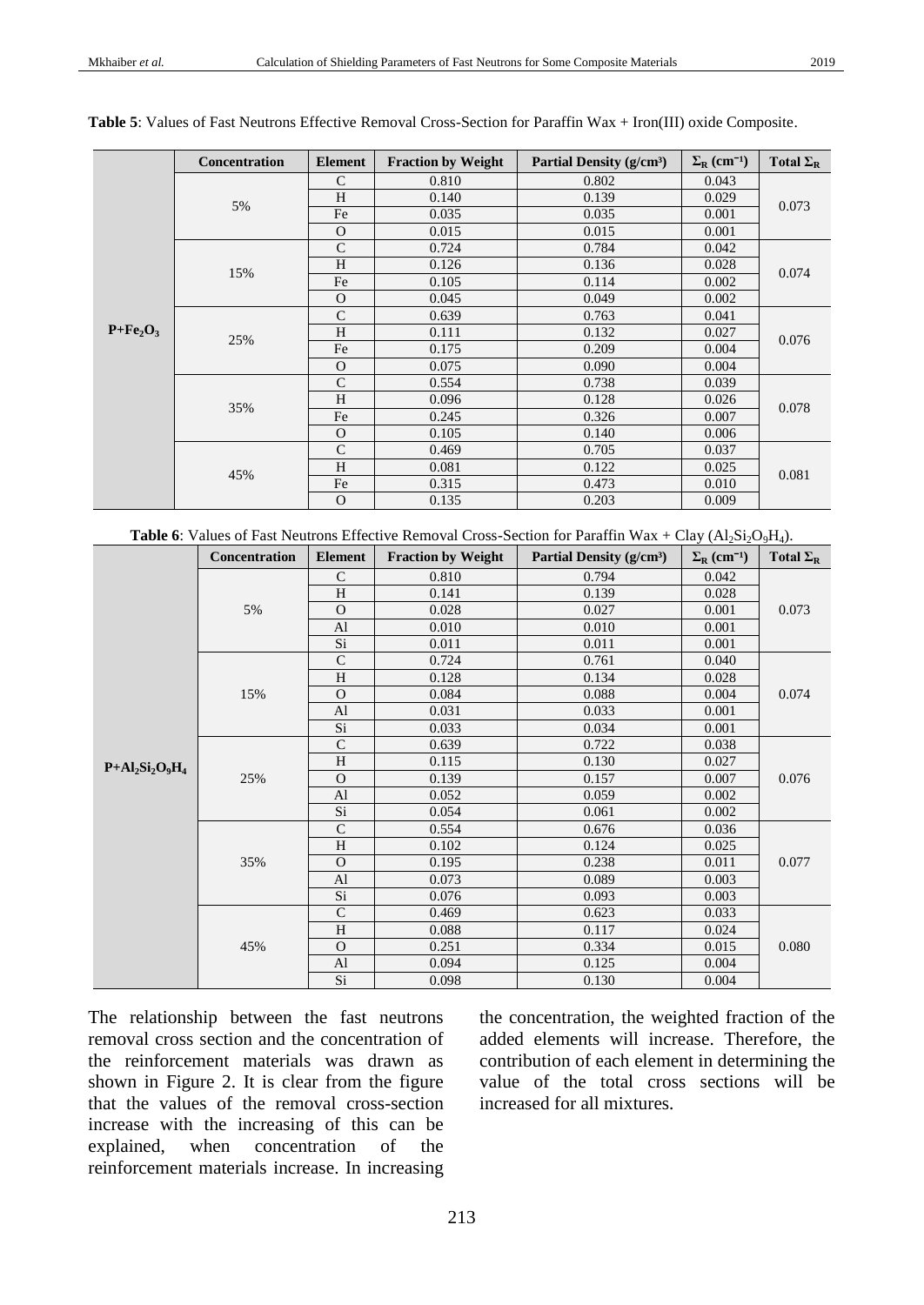

**Figure 1**: Fast neutrons effective removal cross section as a function of type of the reinforcement material at the concentration of 45% for all composite.



Figure 2: Fast neutrons effective removal cross section as a function of concentration for all composite.

#### *Half value layer*  $(X_{\nu_2})$

Table 7 shows the values of the thickness of the half value at the different concentrations for all the mixtures. The relationship between the thickness of the half value and the concentration of the additive was drawn as shown in Figure 3. It is observed from this figure, that when reinforcement materials increases, the thickness needed to attenuate the neutrons intensity to its half value is decreased. This is due to the relationship between the total cross-section and the increase in the concentration of the reinforcing material.



**Figure 3**: Half value layer as a function of concentration for all composite.

#### *Mean free Path ()*

Table 8 shows the values of the mean free path at different concentrations, and the Figure 4 shows the relationship between mean free path and concentration of the reinforcement material. It is clear from the figure that the mean free path decreases with increasing of concentration. This is due to an increase in density of the shields with an increase in the concentration, of reinforcing materials where the distance traveled by the neutron inside the shield decreases.



**Figure 4**: Mean free path as a function of concentration for all composite.